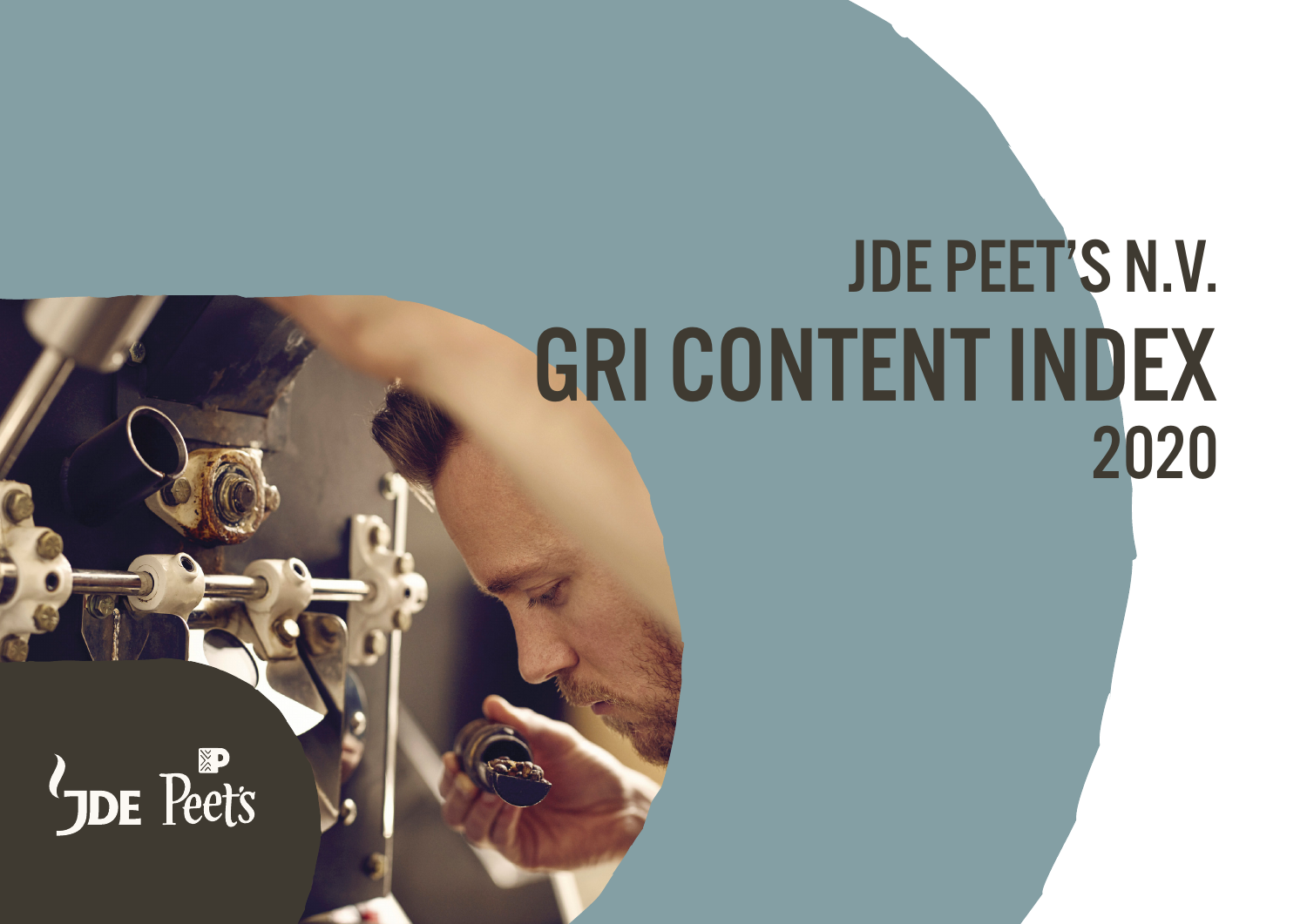## GRI CONTENT INDEX 2020

This content index accompanies our [JDE Peet's Annual Report 2020](https://www.jdepeets.com/siteassets/documents/jde-peets-annual-report-2020.pdf) and has been prepared in accordance with the GRI Standards: Core Option. The reference table below explains where to find the relevant information for each indicator in the report, or in other corporate reporting where noted. All mentions of page numbers refer to the JDE Peet's Annual Report 2020 unless specifically noted otherwise.

For a detailed explanation of the indicators,visit the GRI website [\(www.globalreporting.org](http://www.globalreporting.org)).



| <b>DISCLOSURE NUMBER AND TITLE</b>                                | LOCATION                                                                                                                                                                       | <b>OMISSION</b> | <b>RATIONALE</b> |
|-------------------------------------------------------------------|--------------------------------------------------------------------------------------------------------------------------------------------------------------------------------|-----------------|------------------|
| <b>GENERAL DISCLOSURES</b>                                        |                                                                                                                                                                                |                 |                  |
| <b>GRI 102: GENERAL DISCLOSURES 2016 - ORGANISATIONAL PROFILE</b> |                                                                                                                                                                                |                 |                  |
| <b>GRI 102-1:</b> Name of the organisation                        | Cover page<br>Governance - General, p. 86                                                                                                                                      |                 |                  |
| <b>GRI 102-2: Activities, brands,</b><br>products, and services   | JDE Peet's at a glance - 2020 Year in Review, p. 1<br>Our Busines - Our Brand Portfolio, p. 7-17<br>Our Busines - Our Approach, p. 18-19                                       |                 |                  |
| <b>GRI 102-3: Location of headquarters</b>                        | Governance - General, p. 86                                                                                                                                                    |                 |                  |
| <b>GRI 102-4:</b> Location of operations                          | JDE Peet's at a glance - Business Structure, p. 20                                                                                                                             |                 |                  |
| <b>GRI 102-5:</b> Ownership and legal form                        | Governance - General, p. 86<br>Governance - Shares and Shareholders - Major<br>Shareholders, p. 100<br>Consolidated Financial Statements - Description of<br>Business, p. 147  |                 |                  |
| <b>GRI 102-6: Markets served</b>                                  | JDE Peet's at a glance - Our Approach, p. 18-19<br>JDE Peet's at a glance - Business Structure, p. 20<br>Consolidated Financial Statements - 9.6 Legal Entities,<br>p. 223-228 |                 |                  |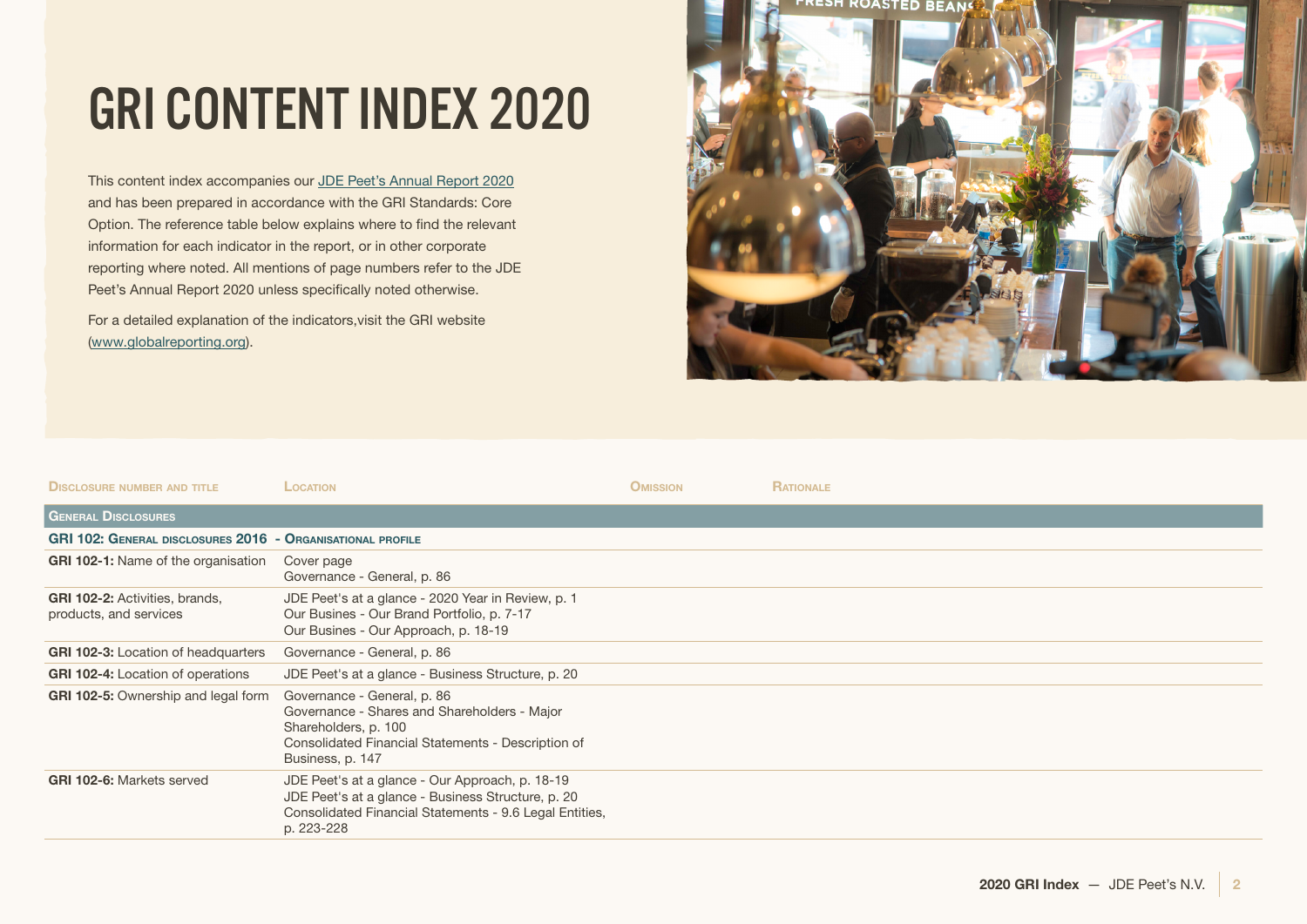| <b>DISCLOSURE NUMBER AND TITLE</b>                                          | LOCATION                                                                                                                                                                                                                                                                                                                                                 | <b>OMISSION</b>                                                                                                | <b>RATIONALE</b>                                                                                                                                                                                                                                                                                                                                                                                                                                                                                                                                                                                                                               |
|-----------------------------------------------------------------------------|----------------------------------------------------------------------------------------------------------------------------------------------------------------------------------------------------------------------------------------------------------------------------------------------------------------------------------------------------------|----------------------------------------------------------------------------------------------------------------|------------------------------------------------------------------------------------------------------------------------------------------------------------------------------------------------------------------------------------------------------------------------------------------------------------------------------------------------------------------------------------------------------------------------------------------------------------------------------------------------------------------------------------------------------------------------------------------------------------------------------------------------|
| <b>GRI 102-7:</b> Scale of the organisation                                 | Key 2020 Highlights, p. 1<br>JDE Peet's at a glance - Our Story, p. 5<br>Value Creation - Our Value Creation Model, p.28<br>Our Performance - Minimised Footprint, p. 60                                                                                                                                                                                 |                                                                                                                |                                                                                                                                                                                                                                                                                                                                                                                                                                                                                                                                                                                                                                                |
| GRI 102-8: Information on employees<br>and other workers                    | Connected People - Growing our Talent, p. 69<br>Connected People - Valuing Diversity, p. 70<br>About this Report - Scope and Boundaries, p. 251-252                                                                                                                                                                                                      | Information<br>unavailable -<br>breakdown of<br>employment type and<br>employment contract<br>by gender/region | As a results of the introduction of a new HR software (see 'About this report',<br>p. 255), information on the employment type and contract by region / gender<br>is currently not available. We expect to be able to disclose this information for<br>entities covered by the new HR software in our next report.<br>JDE Peet's does not have any significant variations in employment numbers (such<br>as seasonal variations in employment in the tourism or agricultural industries). This<br>data is reported through head count database management systems, which take<br>inputs from all the markets/countries' HR management systems. |
| GRI 102-9: Supply chain                                                     | JDE Peet's at a glance - Our Approach, p. 18-19<br>Value Creation - How We Create Value, p. 27-32<br>Our Performance - Comon Grounds, p. 46 & 49                                                                                                                                                                                                         |                                                                                                                |                                                                                                                                                                                                                                                                                                                                                                                                                                                                                                                                                                                                                                                |
| GRI 102-10: Significant changes to<br>the organisation and its supply chain | JDE Peet's at a glance - 2020 Year in Review, p. 4<br>Governance - General, p. 86<br>Shares and Shareholders - Share Capital Structure,<br>p. 99<br>Shares and Shareholders - Issuance of Shares, p. 101<br>Governance - Our Main Risks, p. 119<br><b>Consolidated Financial Statements - Consolidated</b><br>Statement of Changes in Equity, p. 144-145 |                                                                                                                | During the pandemic, very limited disruption has occurred in the company's<br>supply chain.                                                                                                                                                                                                                                                                                                                                                                                                                                                                                                                                                    |
| <b>GRI 102-11: Precautionary Principle</b><br>or approach                   | Governance - Main Operational Risks, p. 122                                                                                                                                                                                                                                                                                                              |                                                                                                                | JDE Peet's supports the precautionary principle to risk management in<br>operational planning or when bringingnew products to market.                                                                                                                                                                                                                                                                                                                                                                                                                                                                                                          |
| <b>GRI 102-12: External initiatives</b>                                     | Value Creation - Our Contribution to the UN's<br>Sustainable Development Goals, p. 38-41<br>Our Performance - Common Grounds, p. 46-59                                                                                                                                                                                                                   |                                                                                                                |                                                                                                                                                                                                                                                                                                                                                                                                                                                                                                                                                                                                                                                |
| GRI 102-13: Membership of<br>associations                                   | Value Creation - Engaging our Stakeholders, p. 33-34                                                                                                                                                                                                                                                                                                     |                                                                                                                |                                                                                                                                                                                                                                                                                                                                                                                                                                                                                                                                                                                                                                                |
| <b>GRI 102: GENERAL DISCLOSURES 2016 - STRATEGY AND ANALYSIS</b>            |                                                                                                                                                                                                                                                                                                                                                          |                                                                                                                |                                                                                                                                                                                                                                                                                                                                                                                                                                                                                                                                                                                                                                                |
| <b>GRI 102-14: Statement from senior</b><br>decision-maker                  | Letter to Our Shareholders, p. 2-3                                                                                                                                                                                                                                                                                                                       |                                                                                                                |                                                                                                                                                                                                                                                                                                                                                                                                                                                                                                                                                                                                                                                |
| <b>GRI 102: GENERAL DISCLOSURES 2016 - ETHICS AND INTEGRITY</b>             |                                                                                                                                                                                                                                                                                                                                                          |                                                                                                                |                                                                                                                                                                                                                                                                                                                                                                                                                                                                                                                                                                                                                                                |
| GRI 102-16: Values, principles,<br>standards, and norms of behavior         | JDE Peet's at a glance - Our Story, p. 5-6<br>Our Performance - Responsible Business Practices,<br>p. 77-79<br><b>JDE Code of Conduct:</b><br>https://www.jdepeets.com/siteassets/documents/<br>code-of-conduct-112020.pdf<br>Peet's Code of Conduct:<br>https://www.jdepeets.com/siteassets/documents/<br>peets-coffee-code-of-conduct-and-ethics.pdf   |                                                                                                                |                                                                                                                                                                                                                                                                                                                                                                                                                                                                                                                                                                                                                                                |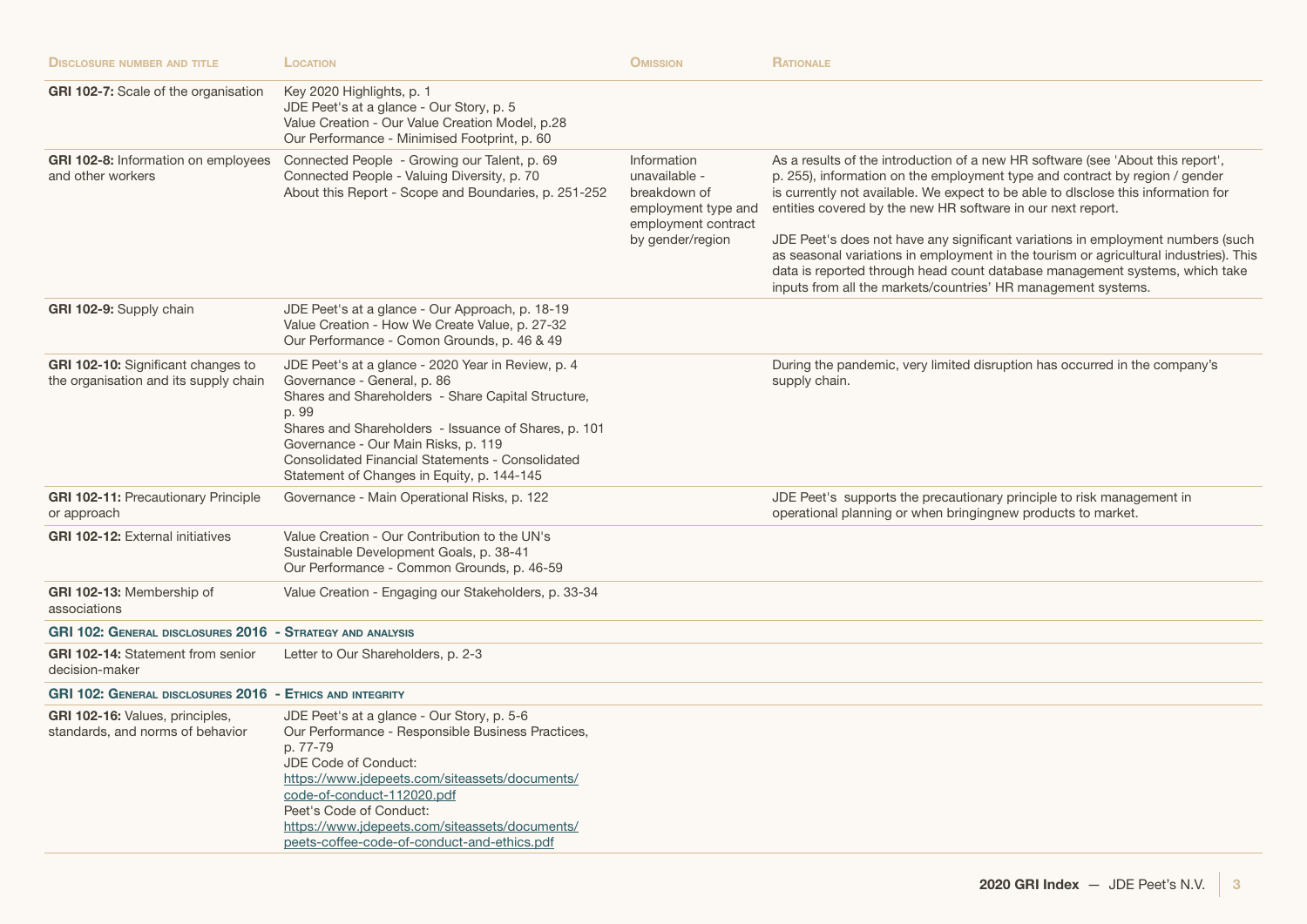| <b>DISCLOSURE NUMBER AND TITLE</b>                                               | LOCATION                                                                                                                                                                                                                                                                                                                    | <b>OMISSION</b> | <b>RATIONALE</b>                                                                                                                        |
|----------------------------------------------------------------------------------|-----------------------------------------------------------------------------------------------------------------------------------------------------------------------------------------------------------------------------------------------------------------------------------------------------------------------------|-----------------|-----------------------------------------------------------------------------------------------------------------------------------------|
| <b>GRI 102: GENERAL DISCLOSURES 2016</b>                                         | - GOVERNANCE                                                                                                                                                                                                                                                                                                                |                 |                                                                                                                                         |
| <b>GRI 102-18:</b> Governance structure                                          | Governance - Governance Structure, p. 86<br>Governance - Board Committees, p.93<br>Corporate Governance on the JDE Peet's website:<br>https://www.jdepeets.com/corporate-governance-page/<br>Policies & Procedures on the JDE Peet's website:<br>https://www.jdepeets.com/Corporate-Governance/<br>policies-and-procedures/ |                 | The Corporate Responsibility Governance Committee is responsible for decision-<br>making on economic, environmental, and social topics. |
| <b>GRI 102: GENERAL DISCLOSURES 2016 - STAKEHOLDER ENGAGEMENT</b>                |                                                                                                                                                                                                                                                                                                                             |                 |                                                                                                                                         |
| GRI 102-40: List of stakeholder<br>groups                                        | Value Creation - Engaging our Stakeholders, p. 33-34                                                                                                                                                                                                                                                                        |                 |                                                                                                                                         |
| <b>GRI 102-41: Collective bargaining</b><br>agreements                           | Connected People - Complying with Labour Laws and<br>Regulations, p. 72                                                                                                                                                                                                                                                     |                 |                                                                                                                                         |
| GRI 102-42: Identifying and selecting<br>stakeholders                            | Value Creation - Engaging our stakeholders, p. 33-34                                                                                                                                                                                                                                                                        |                 |                                                                                                                                         |
| engagement                                                                       | GRI 102-43: Approach to stakeholder Value Creation - Engaging our stakeholders, p. 33-34                                                                                                                                                                                                                                    |                 |                                                                                                                                         |
| raised                                                                           | GRI 102-44: Key topics and concerns Value Creation - Engaging our stakeholders, p. 34                                                                                                                                                                                                                                       |                 |                                                                                                                                         |
| GRI 102: General disclosures 2016 - Reporting practice                           |                                                                                                                                                                                                                                                                                                                             |                 |                                                                                                                                         |
| <b>GRI 102-45: Entities included in the</b><br>consolidated financial statements | Consolidated Financial Statements - 9.6 Legal Entities,<br>p. 223-228                                                                                                                                                                                                                                                       |                 |                                                                                                                                         |
| GRI 102-46: Defining report content<br>and topic boundaries                      | Value Creation - Material Steps Towards Value Creation<br>and Corporate Responsibility, p. 35-37<br>Supplementary Information - About this Report,<br>p. 251-255                                                                                                                                                            |                 |                                                                                                                                         |
| <b>GRI 102-47:</b> List of material topics                                       | Value Creation - Material Steps Towards Value Creation<br>and Corporate Responsibility, p. 35-37<br>Supplementary Information - Definition of the Material<br>Topics, p. 253-255                                                                                                                                            |                 |                                                                                                                                         |
| GRI 102-48: Restatements of<br>information                                       |                                                                                                                                                                                                                                                                                                                             | Not applicable  | Following JDE Peet's recent listing in May 2020, this is the first integrated Annual<br>Report prepared by JDE Peet's.                  |
| <b>GRI 102-49:</b> Changes in reporting                                          |                                                                                                                                                                                                                                                                                                                             | Not applicable  | Following JDE Peet's recent listing in May 2020, this is the first integrated Annual<br>Report prepared by JDE Peet's.                  |
| GRI 102-50: Reporting period                                                     | Supplementary Information - About this Report, p. 251                                                                                                                                                                                                                                                                       |                 |                                                                                                                                         |
| GRI 102-51: Date of most recent<br>report                                        |                                                                                                                                                                                                                                                                                                                             | Not applicable  | Following JDE Peet's recent listing in May 2020, this is the first integrated Annual<br>Report prepared by JDE Peet's.                  |
| <b>GRI 102-52: Reporting cycle</b>                                               | Supplementary Information - About this Report, p. 251                                                                                                                                                                                                                                                                       |                 |                                                                                                                                         |
| GRI 102-53: Contact point for<br>questions regarding the report                  | Supplementary Information - Investor Relations, p. 250<br>https://www.jdepeets.com/contact-us/                                                                                                                                                                                                                              |                 |                                                                                                                                         |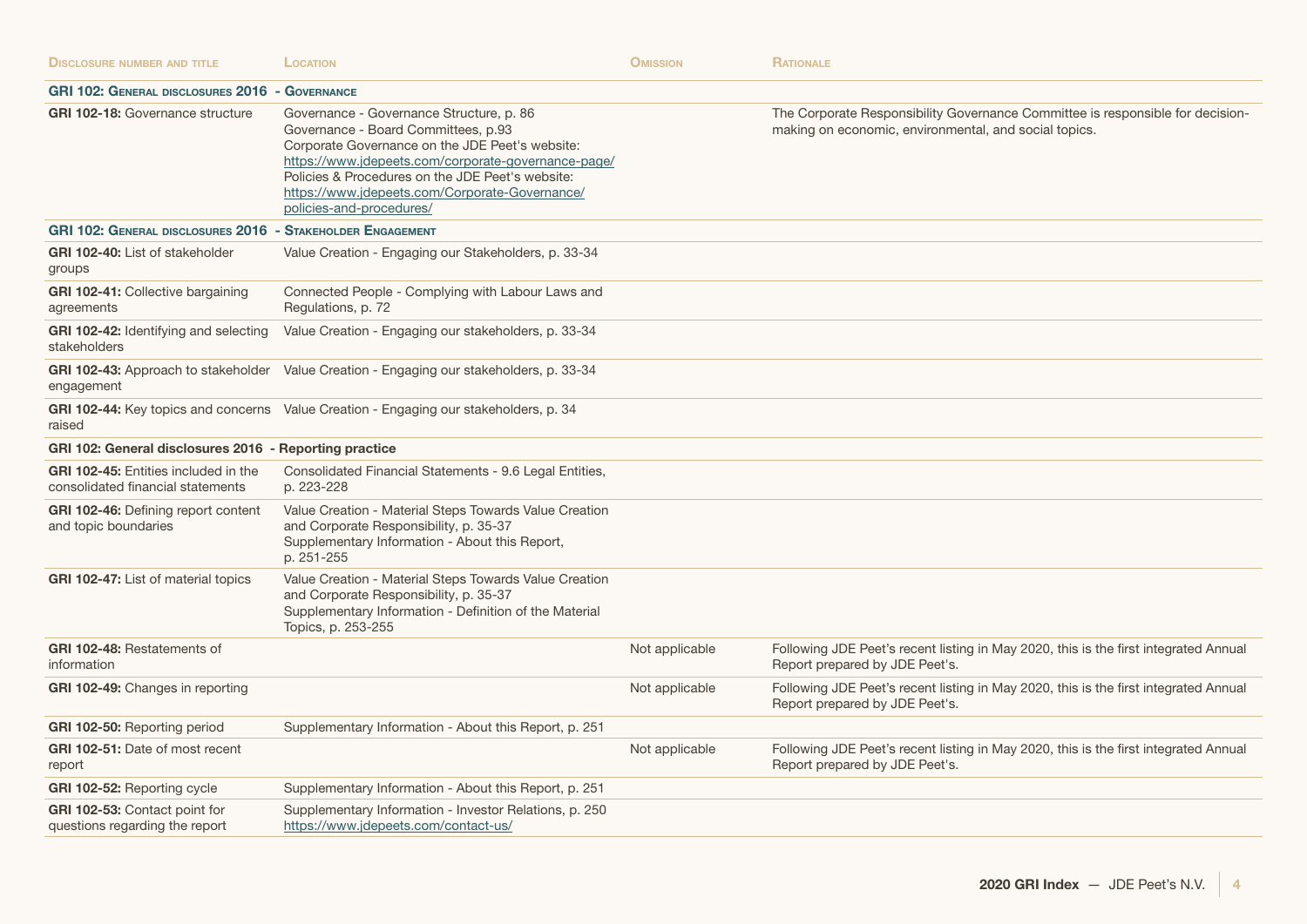| <b>DISCLOSURE NUMBER AND TITLE</b>                                                     | <b>LOCATION</b>                                                                                                                                                                                                                                                                                                                                                                                                                                                                                                                                                 | <b>OMISSION</b>                                                                                                                                                                                                | <b>RATIONALE</b>                                                                                                                                                                                                                                                                                                                                                                                                                                                                                                                                                                                                                                                                                                                                                                                                                                                                                                                                                                                                                 |
|----------------------------------------------------------------------------------------|-----------------------------------------------------------------------------------------------------------------------------------------------------------------------------------------------------------------------------------------------------------------------------------------------------------------------------------------------------------------------------------------------------------------------------------------------------------------------------------------------------------------------------------------------------------------|----------------------------------------------------------------------------------------------------------------------------------------------------------------------------------------------------------------|----------------------------------------------------------------------------------------------------------------------------------------------------------------------------------------------------------------------------------------------------------------------------------------------------------------------------------------------------------------------------------------------------------------------------------------------------------------------------------------------------------------------------------------------------------------------------------------------------------------------------------------------------------------------------------------------------------------------------------------------------------------------------------------------------------------------------------------------------------------------------------------------------------------------------------------------------------------------------------------------------------------------------------|
| <b>GRI 102-54:</b> Claims of reporting in<br>accordance with the GRI Standards         | Supplementary Information - Reporting Frameworks and<br>Legal Disclosures, p. 253                                                                                                                                                                                                                                                                                                                                                                                                                                                                               |                                                                                                                                                                                                                |                                                                                                                                                                                                                                                                                                                                                                                                                                                                                                                                                                                                                                                                                                                                                                                                                                                                                                                                                                                                                                  |
| GRI 102-55: GRI Content Index                                                          | <b>GRI Content Index:</b><br>https://www.jdepeets.com/siteassets/documents/<br>jde-peets-gri-content-index-2020.pdf                                                                                                                                                                                                                                                                                                                                                                                                                                             |                                                                                                                                                                                                                |                                                                                                                                                                                                                                                                                                                                                                                                                                                                                                                                                                                                                                                                                                                                                                                                                                                                                                                                                                                                                                  |
| <b>GRI 102-56: External assurance</b>                                                  | Consolidated Financial Statements - Independent<br>Auditor's Report, p. 239-245                                                                                                                                                                                                                                                                                                                                                                                                                                                                                 |                                                                                                                                                                                                                | The scope of assurance is limited to the financial statements. For details, see the<br>Independent Auditor's Report.                                                                                                                                                                                                                                                                                                                                                                                                                                                                                                                                                                                                                                                                                                                                                                                                                                                                                                             |
| <b>COMMON GROUNDS</b>                                                                  |                                                                                                                                                                                                                                                                                                                                                                                                                                                                                                                                                                 |                                                                                                                                                                                                                |                                                                                                                                                                                                                                                                                                                                                                                                                                                                                                                                                                                                                                                                                                                                                                                                                                                                                                                                                                                                                                  |
| <b>GRI 103: MANAGEMENT APPROACH 2016</b>                                               |                                                                                                                                                                                                                                                                                                                                                                                                                                                                                                                                                                 |                                                                                                                                                                                                                |                                                                                                                                                                                                                                                                                                                                                                                                                                                                                                                                                                                                                                                                                                                                                                                                                                                                                                                                                                                                                                  |
| <b>103-1:</b> Explanation of the material<br>topic and its boundary                    | Common Grounds - Sourcing our Raw Materials<br>Responsibly, p.46-49<br>Supplementary Information - Definition of the Material<br>Topics, p. 253-255                                                                                                                                                                                                                                                                                                                                                                                                             |                                                                                                                                                                                                                | Strategic pillar Common Grounds identifies a unified management approach for<br>the material topics listed below. (Tier 1 topics on our materiality map highlighted in<br>bold font.)                                                                                                                                                                                                                                                                                                                                                                                                                                                                                                                                                                                                                                                                                                                                                                                                                                            |
| 103-2: The Management Approach<br>and its Components                                   | Value Creation - Our Contribution to the UN's<br>Sustainable Development Goals, p. 38-41<br>Common Grounds - Sourcing our Raw Materials<br>Responsibly, p.46-49                                                                                                                                                                                                                                                                                                                                                                                                 |                                                                                                                                                                                                                | <b>Responsible Supplier Labour Practices</b><br><b>Sustainable Agriculture</b><br><b>Supply Chain Transparency</b><br>These material topis are intimately connected to each other and to other relevent                                                                                                                                                                                                                                                                                                                                                                                                                                                                                                                                                                                                                                                                                                                                                                                                                          |
| 103-3: Evaluation of the management<br>approach                                        | Value Creation - Our Contribution to the UN's<br>Sustainable Development Goals, p. 38-41<br>Common Grounds - Our Goals and Progress, p. 50-59<br>Maintaining Strong Relationships with Our Suppliers,<br>p.83                                                                                                                                                                                                                                                                                                                                                   |                                                                                                                                                                                                                | topics in the strategic pillar. As a result, the selected indicators are linked to all of<br>the material topics identified in Common Grounds.                                                                                                                                                                                                                                                                                                                                                                                                                                                                                                                                                                                                                                                                                                                                                                                                                                                                                   |
| GRI 408: CHILD LABOUR 2016                                                             |                                                                                                                                                                                                                                                                                                                                                                                                                                                                                                                                                                 |                                                                                                                                                                                                                |                                                                                                                                                                                                                                                                                                                                                                                                                                                                                                                                                                                                                                                                                                                                                                                                                                                                                                                                                                                                                                  |
| 408-1: Operations and suppliers at<br>significant risk for incidents of child<br>labor | Common Grounds - Sourcing our Raw Materials<br>Responsibly, p.46-49<br>Common Grounds - Our Goals and Progress, p.50-59<br>JDE Responsible Coffee Sourcing Principles:<br>https://www.jdepeets.com/siteassets/documents/<br>coffee-responsible-sourcing-principles.pdf<br>JDE Palm Oil Responsible Sourcing Principles:<br>https://www.jdepeets.com/siteassets/documents/<br>palm-oil-responsible-sourcing-principles.pdf<br>Origin Issue Assessments, available in the Common<br>Grounds section of the JDE website:<br>https://www.jacobsdouweegberts.com/cr/ | Information currently<br>not available:<br>a. Operations and<br>suppliers considered<br>to have significant risk<br>for incidents of:<br>i. child labor;<br>ii. young workers<br>exposed to hazardous<br>work. | There is no place in the JDE Peet's supply chain and further upstream at farms for<br>human rights abuses such as (gender) discrimination, forced labour, child labour,<br>or all forms of workplace harassment and violence, including sexual harassment<br>and violence. We require our suppliers to commit to compliance with all applicable<br>laws and to respect internationally recognized human rights standards.<br>However, we acknowledge the high risk of certain labour violations within<br>the coffee supply chain, and therefore we will require suppliers to ensure<br>that smallholders and producer groups they work with commit to continuous<br>improvement, put a rigorous risk assessment and mitigation system in place,<br>and take immediate action (e.g. by alerting the responsible local authorities) on<br>any known cases of discrimination, forced labour, child labour, and workplace<br>harassment and violence.<br>We also conduct independent Origin Issue Assessments for the key countries |
|                                                                                        |                                                                                                                                                                                                                                                                                                                                                                                                                                                                                                                                                                 |                                                                                                                                                                                                                | from which we source our coffee to identify the main sustainability challenges in<br>those countries. (These are available on our JDE website.) In collaboration with our<br>suppliers, we then engage to address the specific priority issues identified in the<br>countries.                                                                                                                                                                                                                                                                                                                                                                                                                                                                                                                                                                                                                                                                                                                                                   |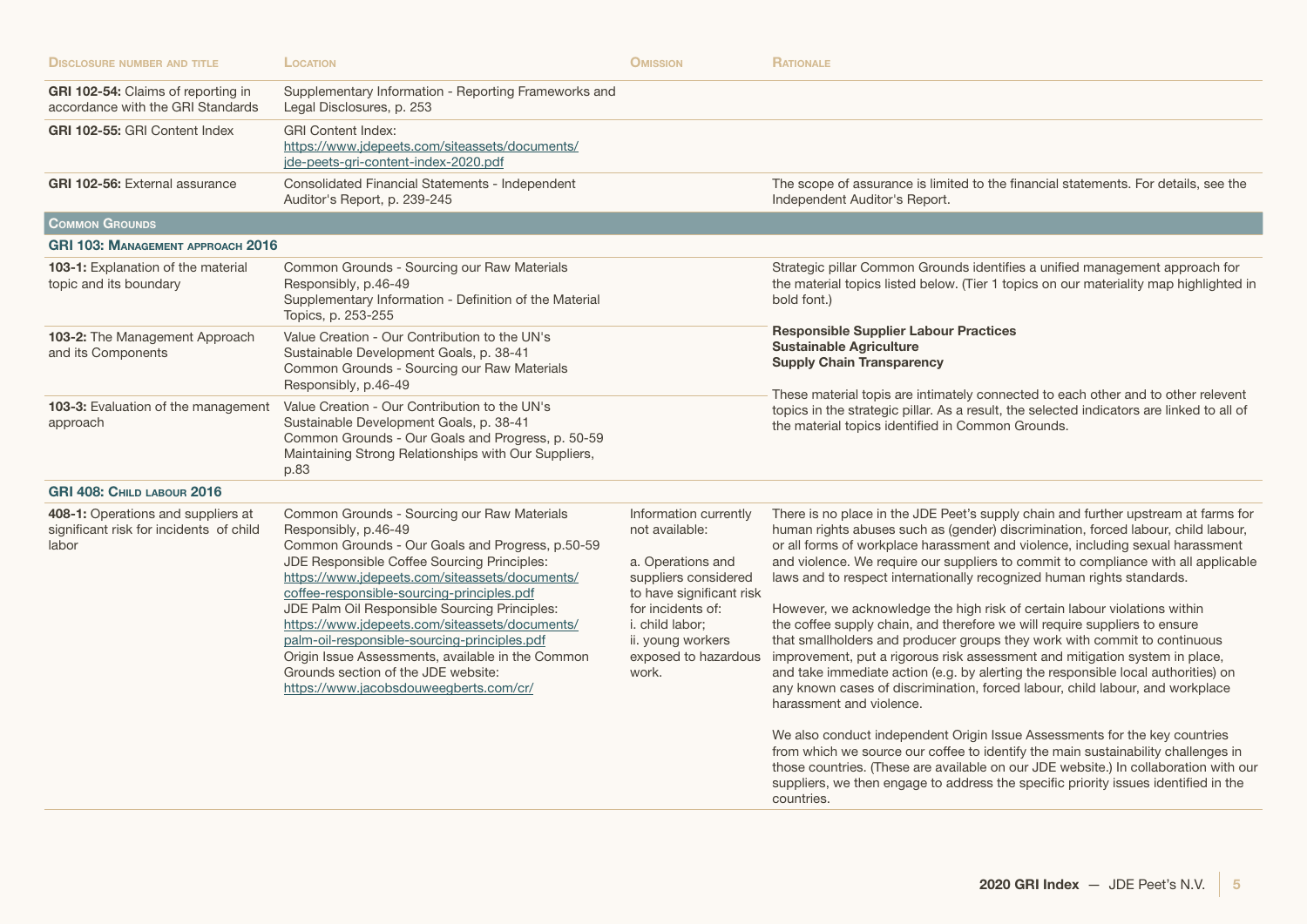| <b>DISCLOSURE NUMBER AND TITLE</b>                                                                    | <b>LOCATION</b>                                                                                                                                                                                                                                                                                                                                                                                                                                                                                                                                                 | <b>OMISSION</b> | <b>RATIONALE</b>                                                                                                                                                                                                                                                                                                                                                                                                                                                                                                                                                                                                                                                                                                                                                                                                                                                                                                                                                                                                                                                                                                                                                                                                                              |
|-------------------------------------------------------------------------------------------------------|-----------------------------------------------------------------------------------------------------------------------------------------------------------------------------------------------------------------------------------------------------------------------------------------------------------------------------------------------------------------------------------------------------------------------------------------------------------------------------------------------------------------------------------------------------------------|-----------------|-----------------------------------------------------------------------------------------------------------------------------------------------------------------------------------------------------------------------------------------------------------------------------------------------------------------------------------------------------------------------------------------------------------------------------------------------------------------------------------------------------------------------------------------------------------------------------------------------------------------------------------------------------------------------------------------------------------------------------------------------------------------------------------------------------------------------------------------------------------------------------------------------------------------------------------------------------------------------------------------------------------------------------------------------------------------------------------------------------------------------------------------------------------------------------------------------------------------------------------------------|
| GRI 409: FORCED OR COMPULSORY LABOR 2016                                                              |                                                                                                                                                                                                                                                                                                                                                                                                                                                                                                                                                                 |                 |                                                                                                                                                                                                                                                                                                                                                                                                                                                                                                                                                                                                                                                                                                                                                                                                                                                                                                                                                                                                                                                                                                                                                                                                                                               |
| 409-1: Operations and suppliers at<br>significant risk for incidents of forced<br>or compulsory labor | Common Grounds - Sourcing our Raw Materials<br>Responsibly, p.46-49<br>Common Grounds - Our Goals and Progress, p.50-59<br>JDE Responsible Coffee Sourcing Principles:<br>https://www.jdepeets.com/siteassets/documents/coffee-<br>responsible-sourcing-principles.pdf<br>JDE Palm Oil Responsible Sourcing Principles:<br>https://www.jdepeets.com/siteassets/documents/palm-<br>oil-responsible-sourcing-principles.pdf<br>Origin Issue Assessments, available in the Common<br>Grounds section of the JDE website:<br>https://www.jacobsdouweegberts.com/cr/ |                 | There is no place in the JDE Peet's supply chain and further upstream at farms for<br>human rights abuses such as (gender) discrimination, forced labour, child labour,<br>or all forms of workplace harassment and violence, including sexual harassment<br>and violence. We require our suppliers to commit to compliance with all applicable<br>laws and to respect internationally recognized human rights standards.<br>However, we acknowledge the high risk of certain labour violations within<br>the coffee supply chain, and therefore we will require suppliers to ensure<br>that smallholders and producer groups they work with commit to continuous<br>improvement, put a rigorous risk assessment and mitigation system in place,<br>and take immediate action (e.g. by alerting the responsible local authorities) on<br>any known cases of discrimination, forced labour, child labour, and workplace<br>harassment and violence.<br>We also conduct independent Origin Issue Assessments for the key countries<br>from which we source our coffee. (These are available on our JDE website.) In<br>collaboration with our suppliers, we then engage to address the specific priority<br>issues identified in the countries. |
| <b>OWN INDICATOR</b>                                                                                  |                                                                                                                                                                                                                                                                                                                                                                                                                                                                                                                                                                 |                 |                                                                                                                                                                                                                                                                                                                                                                                                                                                                                                                                                                                                                                                                                                                                                                                                                                                                                                                                                                                                                                                                                                                                                                                                                                               |
| with a 3rd-party sustainability<br>certification or verification (%)                                  | Own indicator: Share of raw materials Common Grounds - Our Goals and Progress, p.50                                                                                                                                                                                                                                                                                                                                                                                                                                                                             |                 |                                                                                                                                                                                                                                                                                                                                                                                                                                                                                                                                                                                                                                                                                                                                                                                                                                                                                                                                                                                                                                                                                                                                                                                                                                               |
| Own indicator: Number of supplier<br>self-assessments                                                 | Common Grounds - Our Goals and Progress, p.51                                                                                                                                                                                                                                                                                                                                                                                                                                                                                                                   |                 |                                                                                                                                                                                                                                                                                                                                                                                                                                                                                                                                                                                                                                                                                                                                                                                                                                                                                                                                                                                                                                                                                                                                                                                                                                               |
| <b>Own indicator: Number of</b><br>smallholder farmers reached                                        | Common Grounds - Our Goals and Progress, p.50 & p.<br>57-59                                                                                                                                                                                                                                                                                                                                                                                                                                                                                                     |                 |                                                                                                                                                                                                                                                                                                                                                                                                                                                                                                                                                                                                                                                                                                                                                                                                                                                                                                                                                                                                                                                                                                                                                                                                                                               |
| <b>MINIMISED FOOTPRINT</b>                                                                            |                                                                                                                                                                                                                                                                                                                                                                                                                                                                                                                                                                 |                 |                                                                                                                                                                                                                                                                                                                                                                                                                                                                                                                                                                                                                                                                                                                                                                                                                                                                                                                                                                                                                                                                                                                                                                                                                                               |
| <b>GRI 103: MANAGEMENT APPROACH 2018</b>                                                              |                                                                                                                                                                                                                                                                                                                                                                                                                                                                                                                                                                 |                 |                                                                                                                                                                                                                                                                                                                                                                                                                                                                                                                                                                                                                                                                                                                                                                                                                                                                                                                                                                                                                                                                                                                                                                                                                                               |
| <b>103-1:</b> Explanation of the material<br>topic and its boundary                                   | Our Performance - Minimised Footprint, p. 60<br>Supplementary Information - Definition of the Material<br>Topics, p. 253-255                                                                                                                                                                                                                                                                                                                                                                                                                                    |                 | Minimised Footrpint is a sustainability strategic pillar and covers the following<br>material topics. (Tier 1 topics on our materiality map highlighted in bold font.)                                                                                                                                                                                                                                                                                                                                                                                                                                                                                                                                                                                                                                                                                                                                                                                                                                                                                                                                                                                                                                                                        |
| 103-2: The management approach<br>and its components                                                  | Our Performance - Minimised Footprint, p. 60-65                                                                                                                                                                                                                                                                                                                                                                                                                                                                                                                 |                 | <b>Climate Change Mitigation</b><br><b>Operational Resource Efficiency</b><br><b>Sustainable Packaging</b>                                                                                                                                                                                                                                                                                                                                                                                                                                                                                                                                                                                                                                                                                                                                                                                                                                                                                                                                                                                                                                                                                                                                    |
| 103-3: Evaluation of the management<br>approach                                                       | Value Creation - Our Contribution to the UN's<br>Sustainable Development Goals, p. 38-41<br>Our Performance - Minimised Footprint, p. 60-65                                                                                                                                                                                                                                                                                                                                                                                                                     |                 | Waste                                                                                                                                                                                                                                                                                                                                                                                                                                                                                                                                                                                                                                                                                                                                                                                                                                                                                                                                                                                                                                                                                                                                                                                                                                         |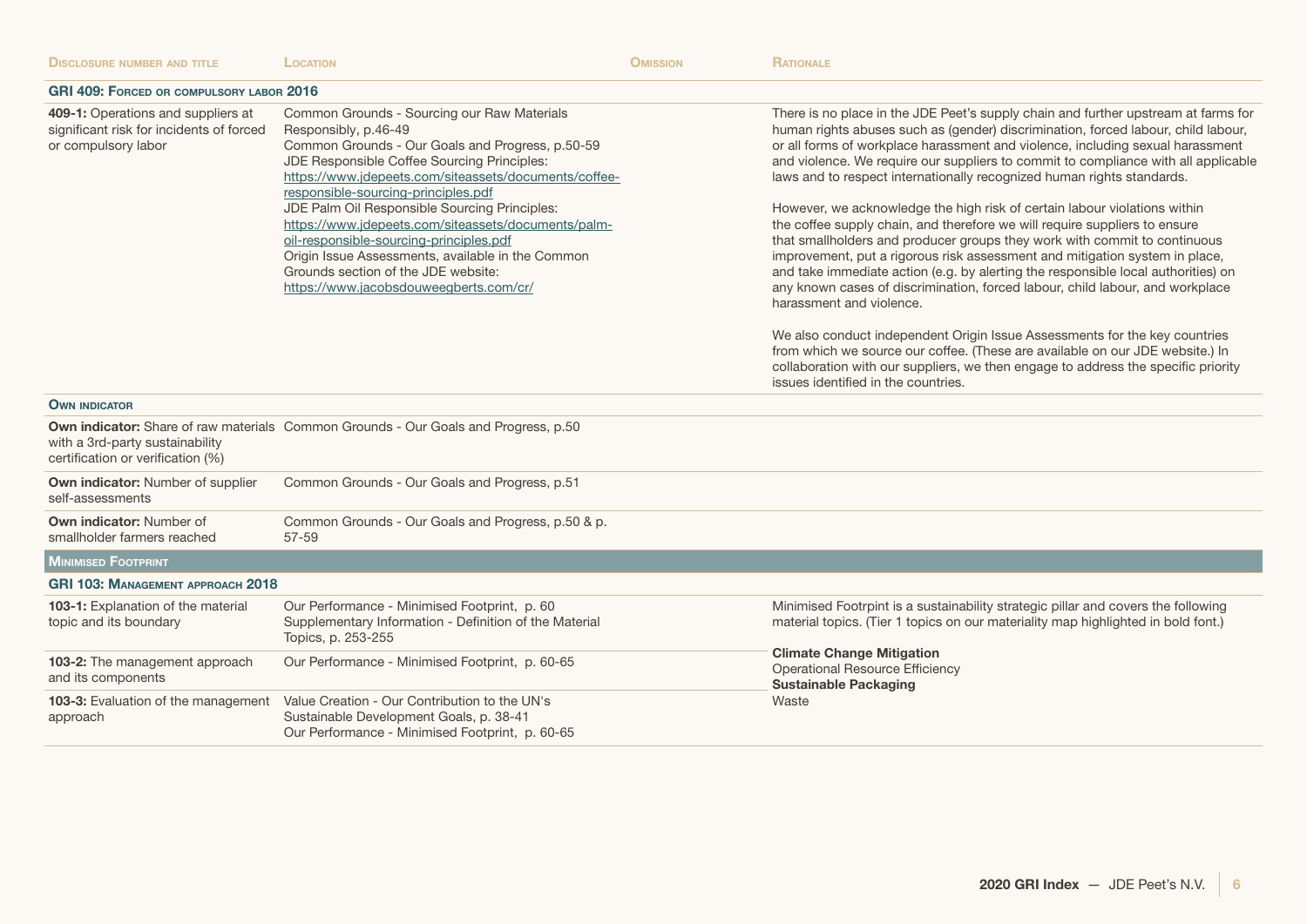| <b>DISCLOSURE NUMBER AND TITLE</b>                                                         | LOCATION                                                                                                            | <b>OMISSION</b>                                                                                                                      | <b>RATIONALE</b>                                                                                                                         |
|--------------------------------------------------------------------------------------------|---------------------------------------------------------------------------------------------------------------------|--------------------------------------------------------------------------------------------------------------------------------------|------------------------------------------------------------------------------------------------------------------------------------------|
| <b>SUSTAINABLE PACKAGING (TIER 1 TOPIC)</b>                                                |                                                                                                                     |                                                                                                                                      |                                                                                                                                          |
| <b>GRI 301: MATERIALS 2016</b>                                                             |                                                                                                                     |                                                                                                                                      |                                                                                                                                          |
| 301-2: Recycled input materials used                                                       | Minimised Footprint - Improving our Packaging, p.61-62                                                              |                                                                                                                                      |                                                                                                                                          |
| <b>OWN INDICATOR</b>                                                                       |                                                                                                                     |                                                                                                                                      |                                                                                                                                          |
| Own indicator: Ratio of packaging<br>designed to be reusable, recyclable or<br>compostable | Minimised Footprint - Improving our Packaging, p.61-62                                                              |                                                                                                                                      |                                                                                                                                          |
| Own indicator: Volume of packaging<br>saved (tonnes)                                       | Minimised Footprint - Improving our Packaging, p.61-62                                                              |                                                                                                                                      |                                                                                                                                          |
| <b>OPERATIONAL RESOURCE EFFICIENCY</b>                                                     |                                                                                                                     |                                                                                                                                      |                                                                                                                                          |
| <b>GRI 302: ENERGY 2016</b>                                                                |                                                                                                                     |                                                                                                                                      |                                                                                                                                          |
| 302-3: Energy intensity ratio                                                              | Minimised Footprint - Reducing Energy Use & GHG<br>Emissions, p. 63<br>Supplementary Information - Glossary, p. 256 |                                                                                                                                      |                                                                                                                                          |
| <b>GRI 303: WATER AND EFFLUENTS 2018</b>                                                   |                                                                                                                     |                                                                                                                                      |                                                                                                                                          |
| 303-3: Water withdrawal                                                                    | Minimised Footprint - Managing our Water Use, p. 65<br>Supplementary Information - Glossary, p. 257                 | Information currently<br>not available:<br>A breakdown of total<br>water withdrawal by<br>categories (freshwater<br>and other water) | The ommitted information is currently not available. We are exploring how we may<br>be able to include this information in future years. |
| <b>CLIMATE CHANGE MITIGATION (TIER 1 TOPIC)</b>                                            |                                                                                                                     |                                                                                                                                      |                                                                                                                                          |
| <b>GRI 305: EMISSIONS 2016</b>                                                             |                                                                                                                     |                                                                                                                                      |                                                                                                                                          |
| 305-1: Direct (Scope 1) GHG<br>emissions                                                   | Minimised Footprint - Reducing Energy Use & GHG<br>Emissions, p. 63<br>Supplementary Information - Glossary, p. 256 |                                                                                                                                      |                                                                                                                                          |
| 305-2: Energy indirect (Scope 2) GHG<br>emissions                                          | Minimised Footprint - Reducing Energy Use & GHG<br>Emissions, p. 63<br>Supplementary Information - Glossary, p. 256 |                                                                                                                                      |                                                                                                                                          |
| 305-4: GHG emissions intensity ratio                                                       | Minimised Footprint - Reducing Energy Use & GHG<br>Emissions, p. 63<br>Supplementary Information - Glossary, p. 256 |                                                                                                                                      |                                                                                                                                          |
| <b>WASTE</b>                                                                               |                                                                                                                     |                                                                                                                                      |                                                                                                                                          |
| <b>GRI 306: WASTE 2020</b>                                                                 |                                                                                                                     |                                                                                                                                      |                                                                                                                                          |
| 306-3: Waste generated                                                                     | Minimised Footprint - Eliminating Waste, p.64<br>Supplementary Information - Glossary, p. 257                       |                                                                                                                                      |                                                                                                                                          |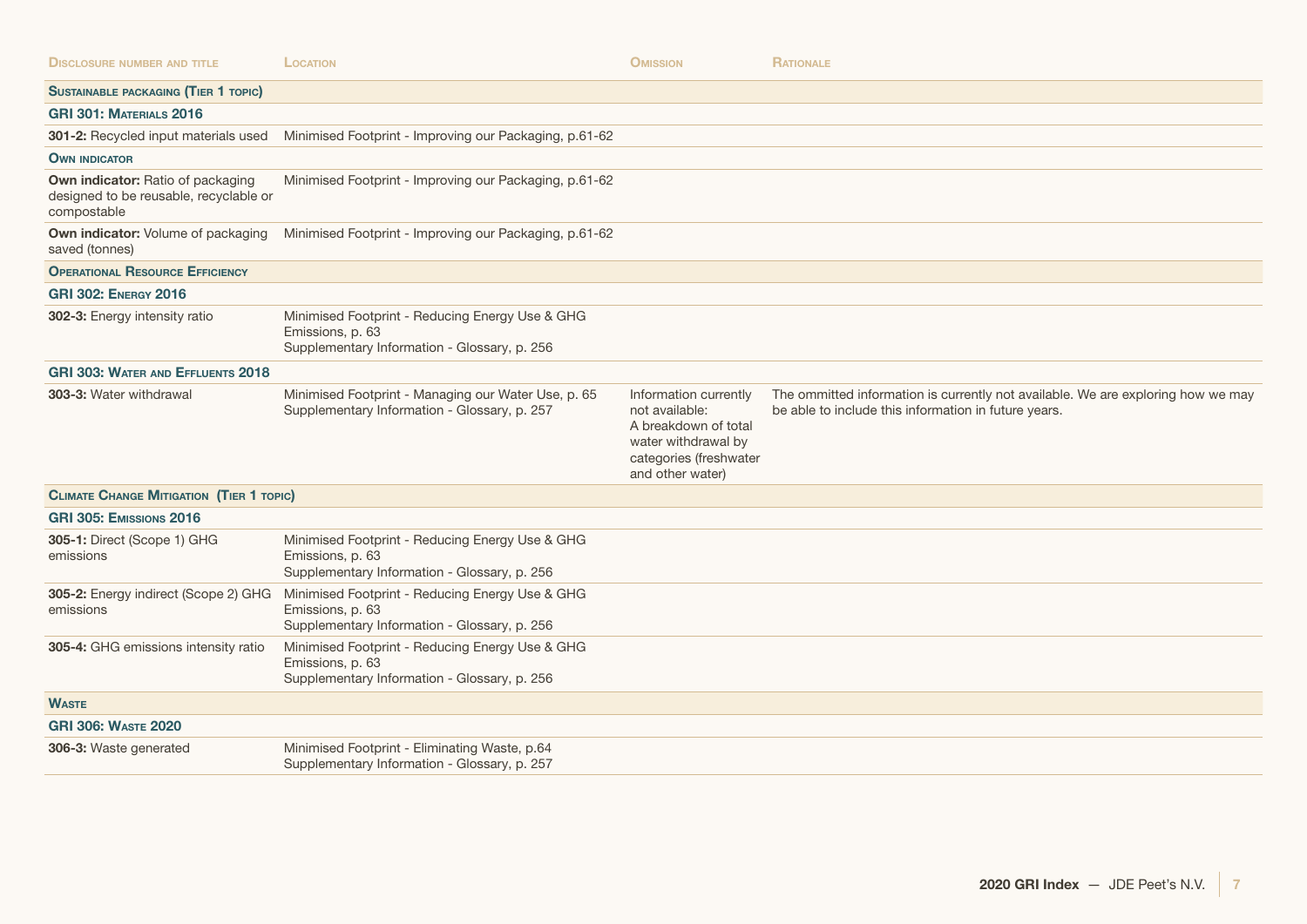| <b>DISCLOSURE NUMBER AND TITLE</b>                           | <b>LOCATION</b>                                                                                                                                                                                           | <b>OMISSION</b>                                                                                                                                                                                       | <b>RATIONALE</b>                                                                                                                                                                                                                                                                                                                                                                                                                                                                                    |
|--------------------------------------------------------------|-----------------------------------------------------------------------------------------------------------------------------------------------------------------------------------------------------------|-------------------------------------------------------------------------------------------------------------------------------------------------------------------------------------------------------|-----------------------------------------------------------------------------------------------------------------------------------------------------------------------------------------------------------------------------------------------------------------------------------------------------------------------------------------------------------------------------------------------------------------------------------------------------------------------------------------------------|
| 306-4: Waste diverted from disposal                          | Minimised Footprint - Eliminating Waste, p.64<br>Supplementary Information - Glossary, p. 257                                                                                                             | Information currently<br>not available:<br>A breakdown of the<br>total weight in metric<br>tons of hazardous<br>waste and of non-<br>hazardous waste<br>diverted from disposal<br>onsite and offsite. | The ommitted information is currently not available. We are exploring how we may<br>be able to include this information in future years.<br>As hazardous waste makes up <1% of our total waste volumes, we do not present<br>waste diverted from disposal separately in the Annual Report. In 2020, 40% of our<br>hazardous waste was diverted from disposal and went into recycling.                                                                                                               |
| <b>OWN INDICATOR</b>                                         |                                                                                                                                                                                                           |                                                                                                                                                                                                       |                                                                                                                                                                                                                                                                                                                                                                                                                                                                                                     |
| to landfill sites                                            | Own indicator: Number of zero waste Minimised Footprint - Eliminating Waste, p.64                                                                                                                         |                                                                                                                                                                                                       |                                                                                                                                                                                                                                                                                                                                                                                                                                                                                                     |
| <b>CONNECTED PEOPLE</b>                                      |                                                                                                                                                                                                           |                                                                                                                                                                                                       |                                                                                                                                                                                                                                                                                                                                                                                                                                                                                                     |
| GRI 103: MANAGEMENT APPROACH 2019                            |                                                                                                                                                                                                           |                                                                                                                                                                                                       |                                                                                                                                                                                                                                                                                                                                                                                                                                                                                                     |
| 103-1: Explanation of the material<br>topic and its boundary | Our Performance - Connected People, p. 66-72<br>Supplementary Information - Definition of the Material<br>Topics, p. 253-255                                                                              |                                                                                                                                                                                                       | We apply a unified management approach to the following material topics relevant<br>to the strategic pillar.                                                                                                                                                                                                                                                                                                                                                                                        |
| 103-2: The management approach<br>and its components         | Value Creation - Our Contribution to the UN's<br>Sustainable Development Goals, p. 38-41<br>Our Performance - Connected People, p. 66-72<br>Our Performance - Responsible Business Practices,<br>p. 78-79 |                                                                                                                                                                                                       | Community engagement<br>Employee health, safety & well-being<br>Talent and employee engagement<br>Workplace diversity & inclusion                                                                                                                                                                                                                                                                                                                                                                   |
| 103-3: Evaluation of the management<br>approach              | Connected People - Growing our Talent, p. 69<br>Our Performance - Responsible Business Practices,<br>p. 78-79                                                                                             |                                                                                                                                                                                                       |                                                                                                                                                                                                                                                                                                                                                                                                                                                                                                     |
| <b>TALENT AND EMPLOYEE ENGAGEMENT</b>                        |                                                                                                                                                                                                           |                                                                                                                                                                                                       |                                                                                                                                                                                                                                                                                                                                                                                                                                                                                                     |
| GRI 401: EMPLOYMENT 2016                                     |                                                                                                                                                                                                           |                                                                                                                                                                                                       |                                                                                                                                                                                                                                                                                                                                                                                                                                                                                                     |
| 401-1: New employee hires and<br>employee turnover           | Connected People - Growing our Talent, p. 69                                                                                                                                                              | Information currently<br>not available:<br>A breakdown of<br>employee hires and<br>employee turnover<br>by age group, gender<br>and region                                                            | As a result of the introduction of a new HR software (see 'About this report', p.<br>255) information on new employee hires and employee turnover by age group,<br>gender and region is currently not available. We expect to be able to disclose this<br>information for entities covered by the new HR software in our next report.                                                                                                                                                               |
| <b>GRI 404: TRAINING AND EDUCATION 2016</b>                  |                                                                                                                                                                                                           |                                                                                                                                                                                                       |                                                                                                                                                                                                                                                                                                                                                                                                                                                                                                     |
| management system                                            | 404-1: Occupational health and safety Connected People - Growing our Talent, p. 69                                                                                                                        | Information currently<br>not available:<br>In-person training<br>hours<br>A breakdown of<br>average training<br>hours by gender or<br>employee category                                               | A breakdown of average training hours by gender or employee category is<br>currently not available. We are exploring how we may be able to include this<br>information in future years.<br>In-person training hours, in particular for those employees without access to our<br>online learning platform, are currently not tracked centrally. We do not have a<br>mechanism in place for tracking and reporting this at a global level, and we do not<br>have any plans to collect this in future. |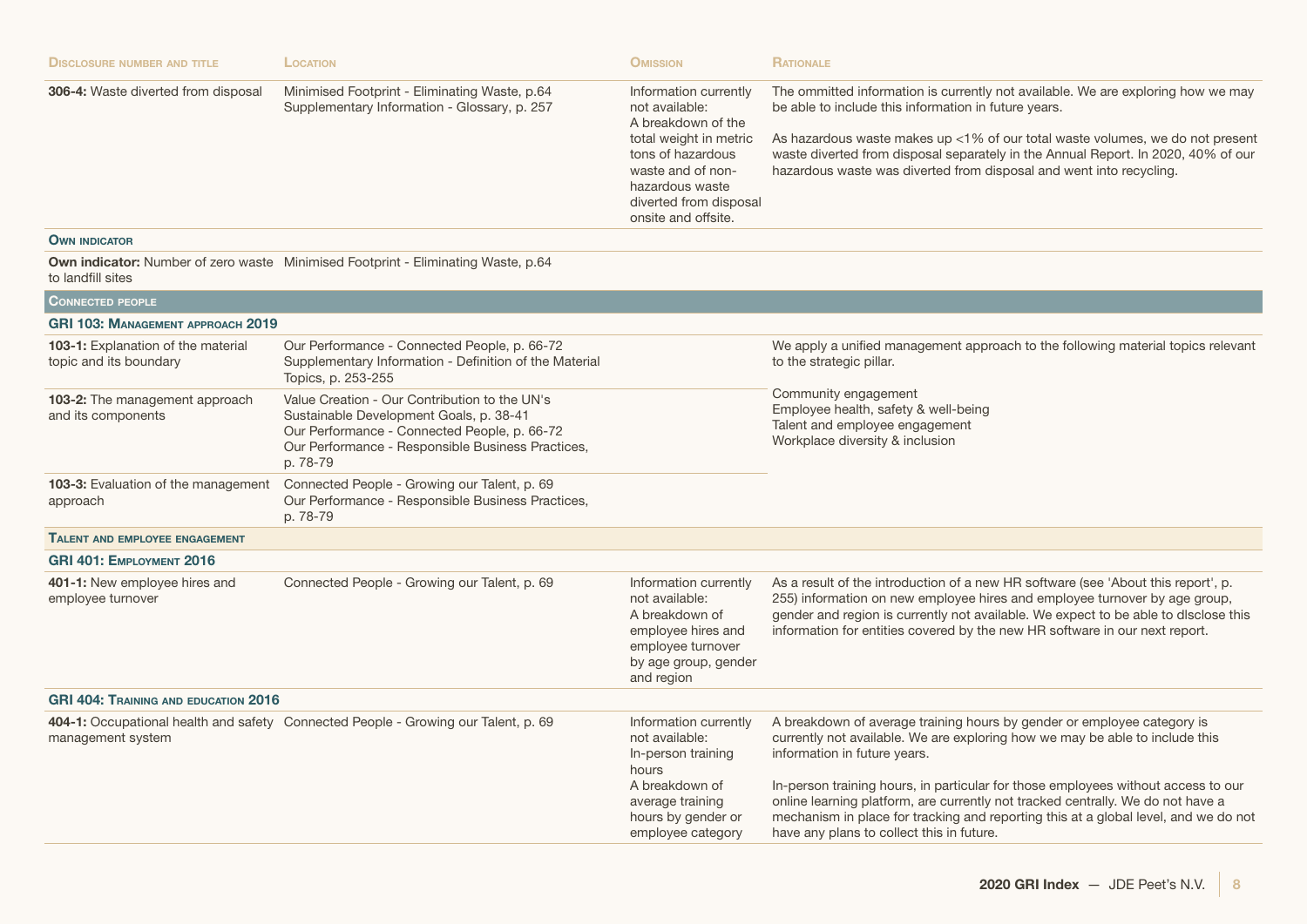| <b>DISCLOSURE NUMBER AND TITLE</b>                                                | LOCATION                                                                                                                                                              | <b>OMISSION</b>                                                                                                                                                                                                                                  | <b>RATIONALE</b>                                                                                                                                                                                                                                                                                                                                                                                                                                                                                                                    |
|-----------------------------------------------------------------------------------|-----------------------------------------------------------------------------------------------------------------------------------------------------------------------|--------------------------------------------------------------------------------------------------------------------------------------------------------------------------------------------------------------------------------------------------|-------------------------------------------------------------------------------------------------------------------------------------------------------------------------------------------------------------------------------------------------------------------------------------------------------------------------------------------------------------------------------------------------------------------------------------------------------------------------------------------------------------------------------------|
| <b>EMPLOYEE HEALTH, SAFETY &amp; WELL-BEING</b>                                   |                                                                                                                                                                       |                                                                                                                                                                                                                                                  |                                                                                                                                                                                                                                                                                                                                                                                                                                                                                                                                     |
| <b>GRI 403: OCCUPATIONAL HEALTH &amp; SAFETY 2018</b>                             |                                                                                                                                                                       |                                                                                                                                                                                                                                                  |                                                                                                                                                                                                                                                                                                                                                                                                                                                                                                                                     |
| management system                                                                 | 403-1: Occupational health and safety Connected People - Safeguarding our Employees' Health<br>and Safety, p. 71                                                      |                                                                                                                                                                                                                                                  | Total Recordable Incidents Rate (TRIR) is used for calculating work-related injuries<br>We are centrally tracking TRIR across the employees and workers who are not<br>emplyees in consolidated form. Accordingly, a split between these categories is<br>currently not available. We currently also do not centrally track high-consequence<br>work-related injuries as defined by GRI. We are exploring how we may be able to<br>include this information in future years.<br>No workers have been excluded from our disclosures. |
| 403-9: Work-related injuries                                                      | Connected People - Safeguarding our Employees' Health Information currently<br>and Safety, p. 71                                                                      | not available:<br>The number and rate<br>of high-consequence<br>work-related injuries,<br>recordable work-<br>related injuries for<br>employees and<br>workers<br>The main types of<br>work-related injury<br>and the number of<br>hours worked. |                                                                                                                                                                                                                                                                                                                                                                                                                                                                                                                                     |
| <b>WORKPLACE DIVERSITY &amp; INCLUSION</b>                                        |                                                                                                                                                                       |                                                                                                                                                                                                                                                  |                                                                                                                                                                                                                                                                                                                                                                                                                                                                                                                                     |
| <b>GRI 405: DIVERSITY AND EQUAL OPPORTUNITY 2016</b>                              |                                                                                                                                                                       |                                                                                                                                                                                                                                                  |                                                                                                                                                                                                                                                                                                                                                                                                                                                                                                                                     |
| and employees                                                                     | 405-1: Diversity of governance bodies Connected People - Valuing Diversity, p. 70<br>Governance - Composition of the Board, p. 88-92<br>Governance - Diversity, p. 95 | Information currently<br>not available:<br>A breakdown ratio<br>of the age groups for<br>employees                                                                                                                                               | Age group is currently not tracked as indicator for diversity at JDE Peet's. As a<br>result, the information is currently unavailable. We are exploring how we may be<br>able to include this information in future years.                                                                                                                                                                                                                                                                                                          |
| <b>COMMUNITY ENGAGEMENT</b>                                                       |                                                                                                                                                                       |                                                                                                                                                                                                                                                  |                                                                                                                                                                                                                                                                                                                                                                                                                                                                                                                                     |
| <b>OWN INDICATOR</b>                                                              |                                                                                                                                                                       |                                                                                                                                                                                                                                                  |                                                                                                                                                                                                                                                                                                                                                                                                                                                                                                                                     |
| Own indicator: Number of community Engaging our Communities, p. 66<br>initiatives |                                                                                                                                                                       |                                                                                                                                                                                                                                                  |                                                                                                                                                                                                                                                                                                                                                                                                                                                                                                                                     |
| <b>Own indicator:</b> Number of million of<br>cups of coffee and tea donated      | Engaging our Communities, p. 66                                                                                                                                       |                                                                                                                                                                                                                                                  |                                                                                                                                                                                                                                                                                                                                                                                                                                                                                                                                     |